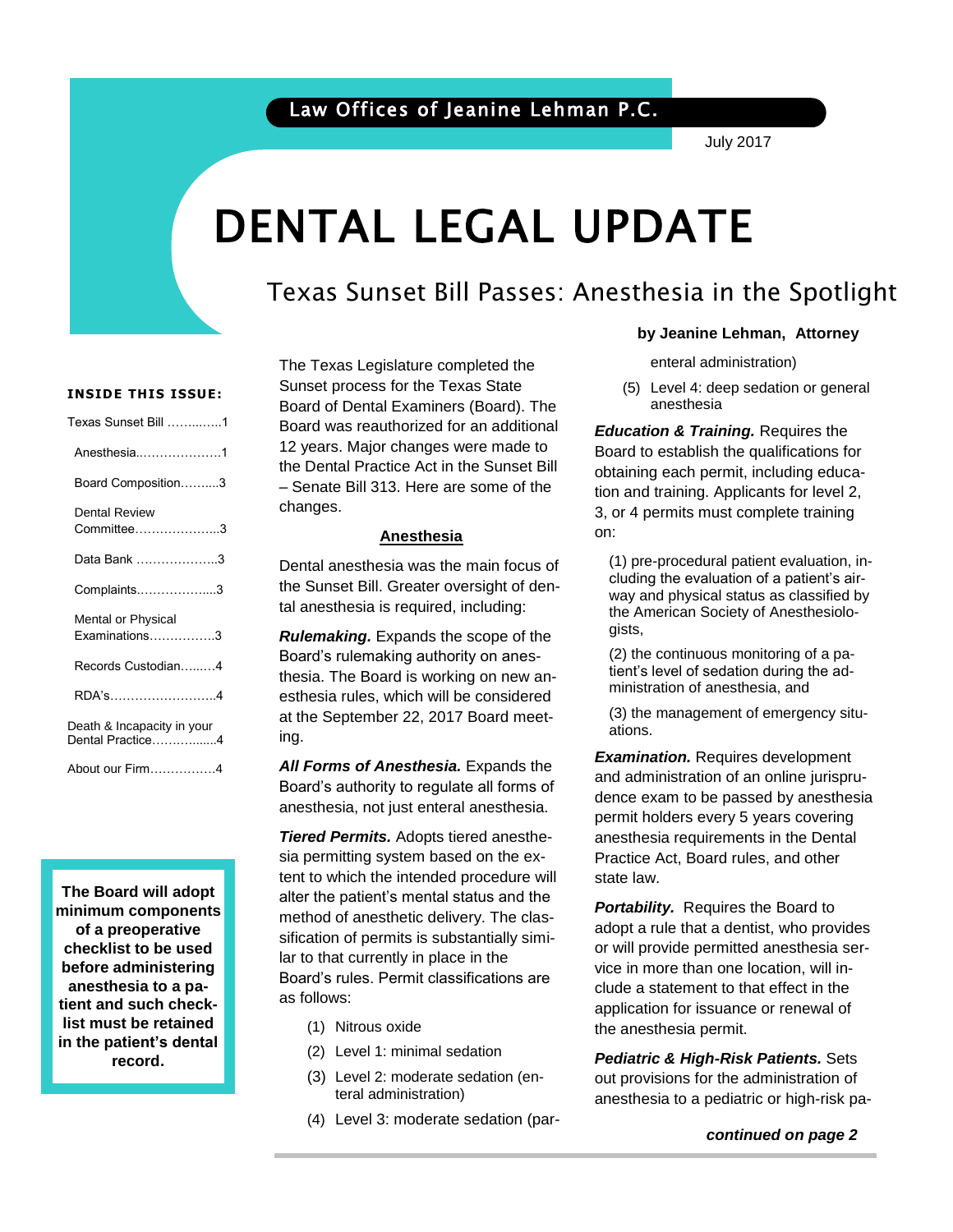## page 2 DENTAL LEGAL UPDATE

#### **Speaking Requests**

For **Jeanine Lehman** and her colleagues to speak to professional and business groups on legal and practice management topics, please contact Jeanine Lehman at **(512) 918-3435** or [jeanine@jeanine.com](mailto:jeanine@jeanine.com)



*Sunset Bill has many changes.*

#### **Website Favorites**

Law Offices of Jeanine Lehman P.C. [www.jeanine.com](http://www.jeanine.com/)

Capital Area Dental Society [www.capitalareadental.org](http://www.capitalareadental.org/)

Texas State Board of Dental Examiners [www.tsbde.state.tx.us](http://www.tsbde.state.tx.us/)

Texas Dental Association [www.tda.org](http://www.tda.org/)

> Texas Academy of General Dentistry [www.tagd.org](http://www.tagd.org/)

American Dental Association [www.ada.org](http://www.ada.org/)

Texas Legislature Online [www.capitol.state.tx.us](http://www.capitol.state.tx.us/)

Texas Statutes [www.statutes.legis.state.tx.us](http://www.statutes.legis.state.tx.us/)

> American Society of Anesthesiologists [www.asahq.org](http://www.asahq.org/)

#### **Texas Sunset Bill** *(cont.) --*

tient. A pediatric patient means a patient younger than 13 years of age. A high-risk patient means a patient who has a level 3 or 4 classification according to the American Society of Anesthesiologists Physical Status Classification System. A permit holder may not administer anesthesia under a level 2, 3, or 4 permit to a pediatric or high-risk patient unless the permit holder has: (a) demonstrated to the satisfaction of the Board that the permit holder has advanced didactic and clinical training and (b) obtained authorization from the Board to administer anesthesia to pediatric or high-risk patients. Additionally, the Board by rule may establish limitations on the administration of anesthesia by a permit holder to pediatric or high-risk patients.

*Capnography.* Requires a permit holder administering anesthesia at the level 4 permit level to use capnography during anesthesia administration.

*Pre-operative Checklist.* Requires the Board to adopt the minimum components of a preoperative checklist to be used before administering anesthesia to a patient, and such checklist must be retained in the patient's dental record.

*Minimum Emergency Preparedness.*  Requires the Board to adopt rules for minimum emergency preparedness standards and requires permit holders to have protocols. The rules must require a permit holder to:

(1) have an adequate and unexpired supply of drugs and anesthetic agents necessary for the safe administration of anesthesia, and an automated external defibrillator,

(2) conduct periodic inspections of the permit holder's equipment in the manner and on the schedule required by the Board,

(3) maintain and make available to the Board on request an equipment readiness log, and

(4) develop and annually update written policies, procedures, and training requirements, specific to the permit holder's equipment and drugs, for responding to emergency situations involving anesthesia.

The policies and procedures for level 2, 3, and 4 permit holders must include:

(1) advanced cardiac life support rescue protocols,

(2) advanced airway management techniques, and

(3) if the permit holder is authorized to administer anesthesia to pediatric patients, pediatric advanced life support rescue protocols.

The emergency preparedness protocols must be specific to the permit holder's practice setting and establish a plan for the management of medical emergencies in each practice setting in which the dentist administers anesthesia.

Prior to the legislative session, effective December 26, 2016, Board rule 108.15 requires dentists to maintain and annually update written policies and procedures for responding to emergency situations.

**Inspections.** Requires inspections. Such inspections may include inspections of an office site, equipment, a facility, and any document of the dentist. During an inspection, the Board may evaluate dentist competency in the administration of anesthesia. No notice is required to be given before conducting an inspection. The Board is required by rule to adopt a risk-based inspection policy for conducting inspections. The policy must require the Board to take into consideration any previous disciplinary action taken against a permit holder for an anesthesia-related violation when determining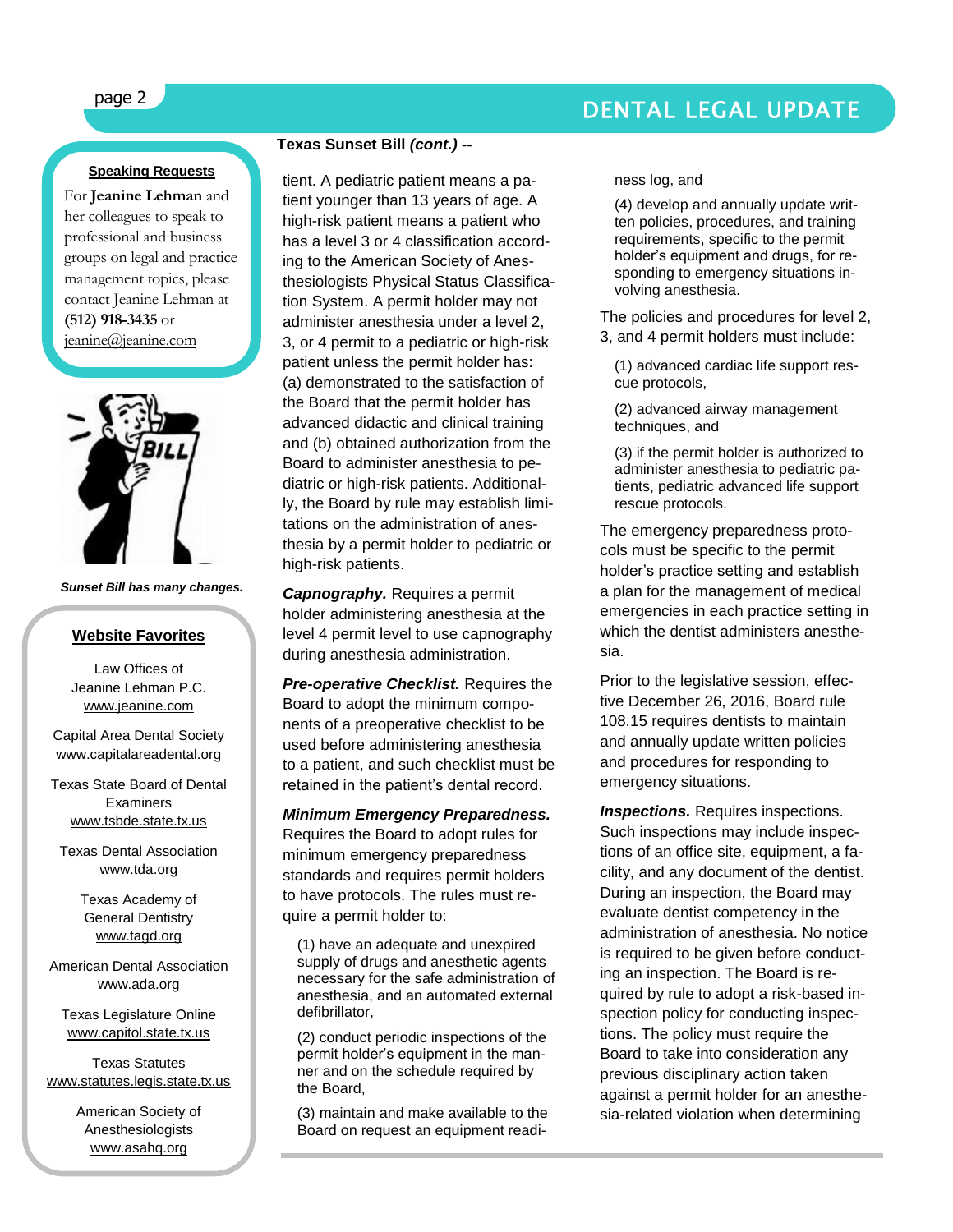### DENTAL LEGAL UPDATE **page 3**

#### **Texas Sunset Bill** *(cont.) --*

whether an inspection is necessary. For a dentist holding a level 2, 3, or 4 anesthesia permit, the inspection must occur no later than the first anniversary of the date the permit is issued. However, if the permit holder was issued the permit prior to September 1, 2017, the Board must conduct the inspection no later than September 1, 2022. There are exceptions to the inspection requirement for administration of anesthesia exclusively in a state-licensed hospital or state-licensed ambulatory surgical center. The Board may by rule create further exceptions to inspections for a dentist who administers anesthesiology exclusively in any other facility that is subject to inspection by the Department of State Health Services, or an accrediting body under state law.

*Advisory Committee on Dental Anesthesia.* Establishes Board appointed six-person committee to analyze and report on data and trends concerning anesthesia-related deaths and incidents. Members must include a general dentist, a dentist anesthesiologist, an oral and maxillofacial surgeon, a pediatric dentist, a physician anesthesiologist, and a periodontist.

#### **Other Dental Practice Act Changes**

**Board Composition.** The Board's size will be reduced from 15 members to 11, consisting of 6 dentists, 3 dental hygienists, and 2 public members. A majority of the Board members continues to be dentists. In response to antitrust concerns arising from the U.S. Supreme Court case of North Carolina State Board of Dental Examiners v. Federal Trade Commission, involving teeth whitening, Sunset Commission staff had recommended having dentists be in the minority of the Board. That recommendation was not followed. However, the training program for Board members has been expanded to include training on antitrust law.

**Dental Review Committee.** The Texas Governor will appoint a nine-member Dental Review Committee, consisting of 6 dentists, 2 dental hygienists and 1 registered dental assistant. The committee members will serve with the Board members, on a rotating basis, as panelists on informal settlement conference (ISC) panels. The ISC's are proceedings to address alleged disciplinary infractions by license holders. Since the size of the Board has been decreased, the committee members will be able to help with the ISC work. (Note: It is prudent for licensees to be represented by their own attorneys at informal settlement conferences.)

**Data Bank.** The Board is required to periodically review reports filed with the National Practitioner Data Bank for disciplinary action taken by another state against a Texas license holder that would constitute grounds for disciplinary action under Texas law.

**Complaints.** The Board is prohibited from accepting "anonymous complaints" – meaning complaints that lack sufficient information to identify the source or the name of the person filing the complaint. A complaint filed by an insurance agent, insurer, pharmaceutical company, or third-party administrator against a license holder must include the name and address of the complaining person – which will then be provided to the license holder, unless it jeopardizes the investigation.

**Mental or Physical Examinations.** The Board, on probable cause, may request an applicant for a license or a license holder to submit to a mental or physical examination by a physician or other health care professional to enforce the provisions of the Dental Practice Act, concerning insanity, drug/alcohol addiction, intemperance and abuse, and physical or mental incapacity to safely practice dentistry. A process for a hearing is provided to the applicant or license holder.

#### *continued on page 4*

**Jeanine Lehman** is an Austin, Texas health law attorney who practices dental, health, employment, real estate, and business law.

#### **Past issues of the Dental Legal Update are available at [www.jeanine.com](http://www.jeanine.com/)**

The information in this newsletter is not a substitute for legal advice. The information is general in nature and should not be relied upon as legal advice generally, nor is it applicable to any particular situation. For legal advice in a particular situation, the reader is advised to retain an attorney. For reprints, call **(512) 918-3435** or email [jeanine@jeanine.com.](mailto:jeanine@jeanine.com) © 2017 Jeanine Lehman.